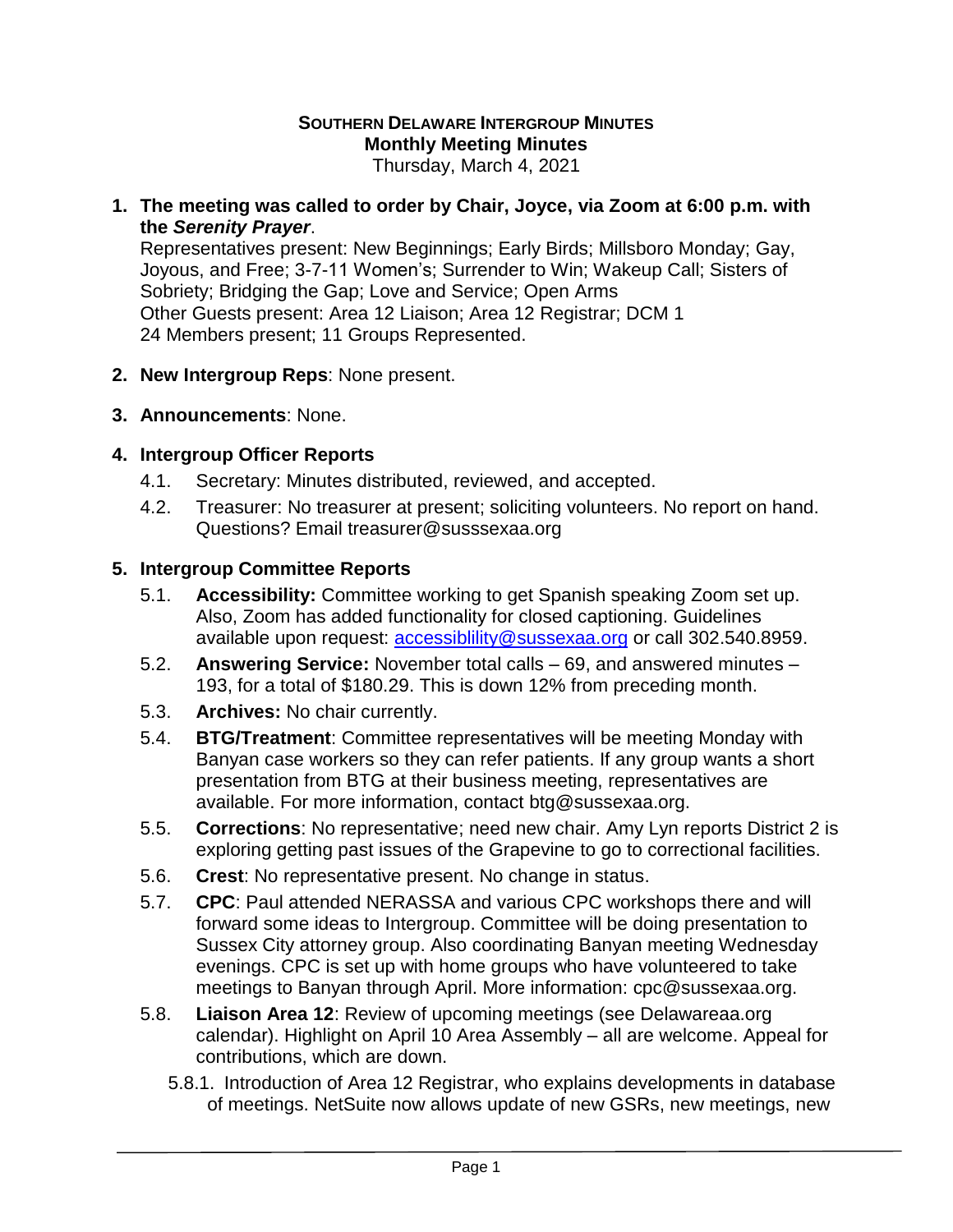position holders, etc. In Delaware, there are 399 groups, 231 of which are active. Currently sending every DCM their data to refresh, and groups are getting new registration numbers (FNB ID #). Questions? [P70registrate@delawareaa.org.](mailto:P70registrate@delawareaa.org)

- 5.9. **Literature**: Need new chair. Leslie emphasized current inventory and desire to get that distributed as soon as possible. For all requests contact [literature@sussexaa.org.](mailto:literature@sussexaa.org.)
- 5.10. **PI**: Chair now has spreadsheet of all locations of literature, and requests this be distributed with minutes, so changes or additions can be identified. Committee created a QR code that lists what literature is available and refrigerator magnets with a link to all meetings, both virtual and in person. Questions and comments: to pi@sussexaa.org,
- 5.11. **Special Events**: (1) Planning for September 18 Bash at the Beach is proceeding on track. Tickets will be available online in June. (2) Those who bought tickets for Gratitude Breakfast 2020, who want refund, have received those. Eamon proposes we have a deadline for such requests. Discussion ensues about how to handle money not refunded, e.g., could go to GSO, or rolled into breakfast planning for 2022, to make those tickets cheaper.
- 5.12. **Website/Where & When**: Committee met this past week. Still seeing lots of unique visitors to webpage: 1944 to date. Currently, there are 138 published meetings in database. Webpage has added links to other resources. There are fixed costs to maintaining this website, on the order of \$500, but labor has been pro bono by Viv. Committee will be making a budget request for this element in the coming budget cycle.
- **6. Old Business**: Joyce has spoken to chairs and gone through the old budget. Many costs have gone to zero, due to special circumstances of quarantine. Answering Service and Website are exceptions. As there is no Treasurer currently, it is difficult to create the 2021 budget. The Treasurer commitment requires two years of recovery, and it is a two-year commitment. There is a job description published on the website.
- **7. New Business**: None.
- **8. Close**: Meeting Adjourned at 6:50 p.m. with recital of *Responsibility Declaration.*

Next Scheduled Meeting: **Thursday, April 1, 2021 at 6 p.m.**

Minutes respectfully submitted by Allison R., SDI Secretary

Southern Delaware Intergroup of Alcoholics Anonymous P. O. Box 1080, Millsboro, DE 19966 www.sussexaa.org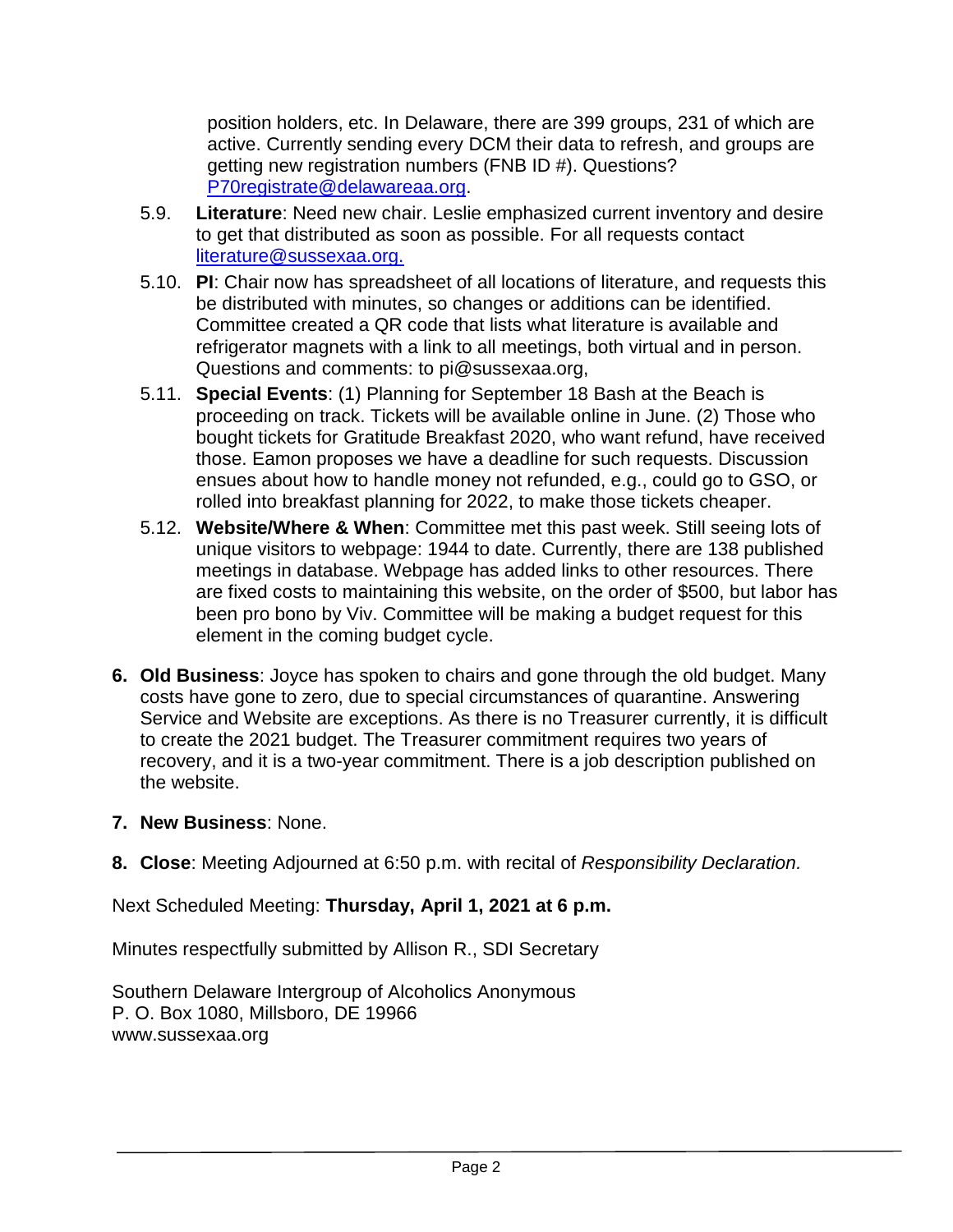## **Southern Delaware Intergroup (SDI) of Alcoholics Anonymous Website/Tech Committee Report for February 2021**

- **1. The Committee met on March 1.**
- **2. Statistics.**

| Month                | <b>Unique</b> |       | Visitors   # of Visits   Pageviews |
|----------------------|---------------|-------|------------------------------------|
| February 2021        | 1,944         | 5,466 | 14,882                             |
| January 12 - 31 2021 | 1,429         | 3,885 | 10,876                             |

3. **Meetings.** There are 138 published meetings in the database. Changes made this month include changing status for Friday Night Step (Lewes Presbyterian Church) from suspended to reopened inside, updating status for Frankford Seaside Acceptance Group on Sunday, 4:00 pm to opened inside at Youth Center, and updating Open Arms Steps 1,2,&3 from suspended to reopened.

There are four (4) status categories of meetings.

- 1. **Online**. There are **52 published online meetings**. These meetings are all marked with a **green online meeting** tag with clickable meeting links and phone numbers. These meetings can be easily found with a link provided on the meeting page, as well as in the menu bar.
- 2. **Suspended.** There are a total of **43 meetings that have been marked temporarily suspended**. These meetings all have SUSPENDED with the prefix in the name and are marked with a **red temporary closure** tag with the color is faded out.
- 3. **Reopened or indoor that we know of.** We have been notified of a total of **38** meetings that are meeting inside**.**
- 4. **Unknown**. There are five (5) meetings of unknown status which may be meeting indoors, online or suspended, but we have not been notified.
- 4. **Email.** support@sussexaa.org fielded 72 emails in February. The bulk of emails were divided between changes to meetings and newcomers seeking help.
- **5. Website**.
	- Changed status of several meetings that are confirmed open (never closed) in D13.
- 6. **February News**. Posted article on Carrying the Message through Service which gave a shout out and plea for volunteers for BTG, CPC, and Answering Service committees. Asked for volunteer to chair Literature committee, and gave a general shout out to service in general.
- 7. **Intergroup Minutes**. Posted January minutes with website committee report attached.

Page 1